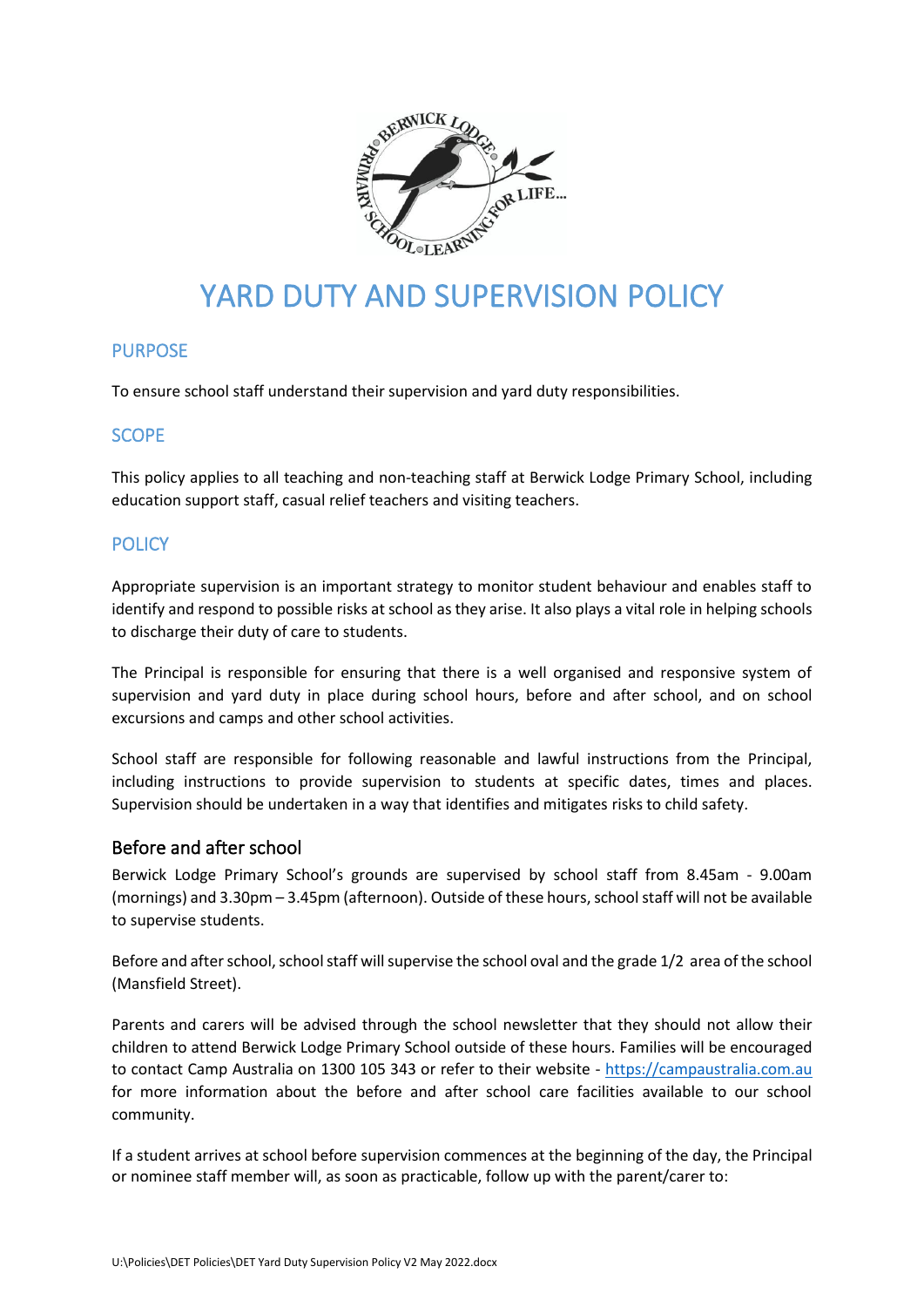- advise of the supervision arrangements before school
- request that the parent/carer make alternate arrangements.

If a student is not collected before supervision finishes at the end of the day, the Principal or nominee staff member will consider whether it is appropriate to:

- attempt to contact the parents/carers
- attempt to contact the emergency contacts
- place the student in an out of school hours care program (if available and the parent consents)
- contact Victoria Police and/or Child Protection to arrange for the supervision, care and protection of the student.

## Yard duty

All staff at Berwick Lodge Primary School are expected to assist with yard duty supervision and will be included in the term roster.

The Principal or alternative nominee Assistant Principal is responsible for preparing and communicating the yard duty roster on a regular basis. At Berwick Lodge Primary School, school staff will be designated a specific yard duty area to supervise.

#### **Yard duty zones**

The designated yard duty areas for our school are as follows:

| Zone       | Area                          |
|------------|-------------------------------|
| Prep Area  | Prep Playground               |
| Area 1     | Gr 1/2 Area & Portables       |
| Area 2     | Oval & Gr 5/6 Playground      |
| Area 3 & 4 | Courtyard & Basketball Courts |

#### **Yard duty equipment**

School staff must:

- wear a provided safety/hi-vis vest whilst on yard duty. Safety/hi-vis vests will be supplied to all staff
- carry the yard duty first aid bag and walkie talkie at all times during supervision. The yard duty first aid bag will be stored in designated area
- Be familiar with the yard duty information pack containing student health and safety information stored

Yard duty equipment must be returned after the period of supervision or handed to the relieving staff member.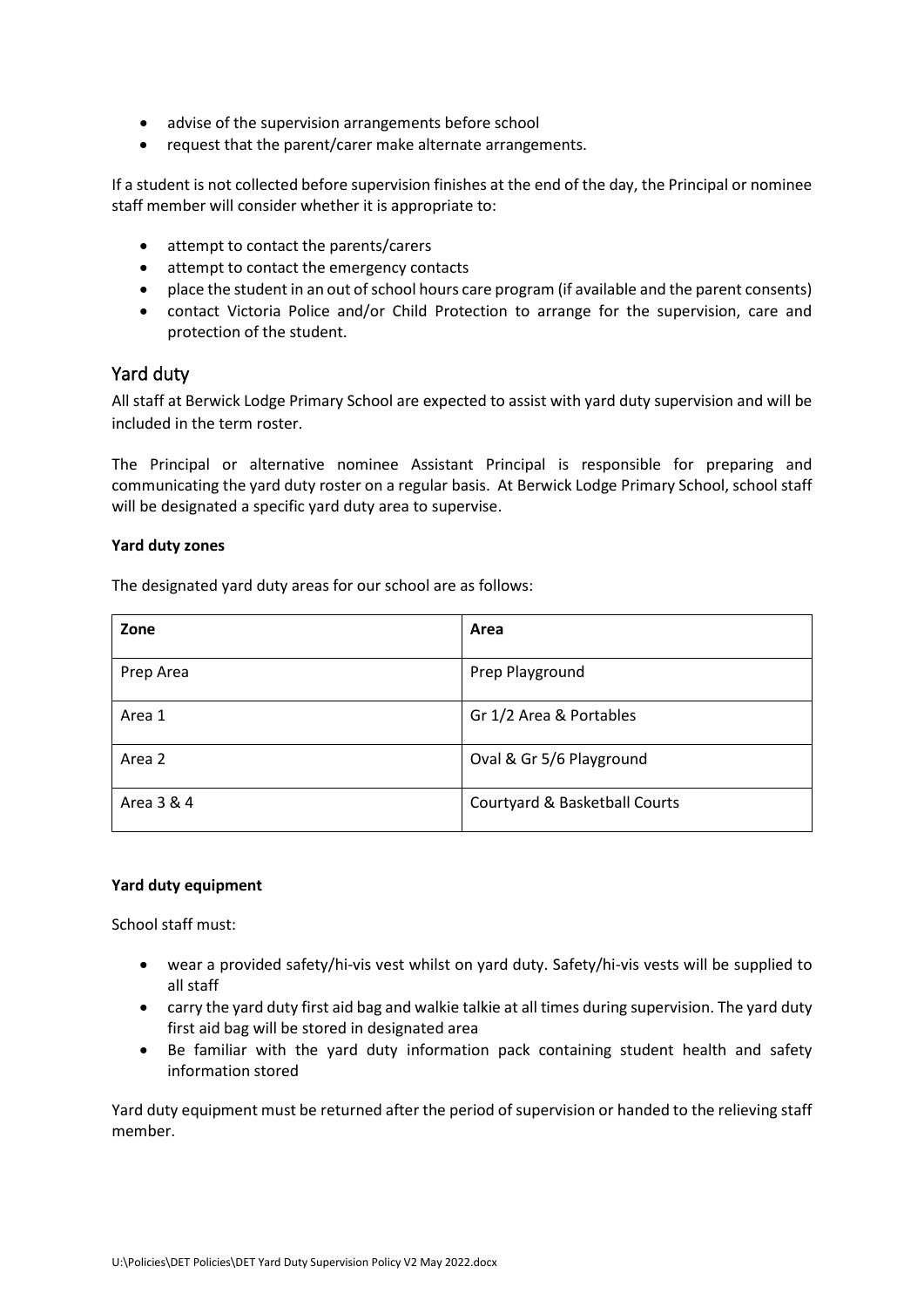#### **Yard duty responsibilities**

Staff who are rostered for yard duty must remain in the designated area until they are replaced by a relieving staff member.

During yard duty, supervising school staff must:

- methodically move around the designated zone ensuring active supervision of all students
- where safe to do so, approach any unknown visitor who is observed on school grounds without a clear legitimate purpose, and ensure they have a visitor pass and have signed in at the office
- ensure students remain in their designated year level zones
- be alert and vigilant
- intervene immediately if potentially dangerous or inappropriate behaviour is observed in the yard
- enforce behavioural standards and implement appropriate consequences for breaches of safety rules, in accordance with any relevant disciplinary measures set out in the school's Student Engagement policy
- ensure that students who require first aid assistance receive it as soon as practicable
- log any incidents or near misses as appropriate [i.e. to the sick bay attendant and on Edusafe Plus.

If being relieved of their yard duty shift by another staff member (for example, where the shift is 'split' into 2 consecutive time periods), the staff member must ensure that a brief but adequate verbal 'handover' is given to the relieving staff member in relation to any issues which may have arisen during the first shift.

If the supervising staff member is unable to conduct yard duty at the designated time, they should contact the Assistant Principal with as much notice as possible prior to the relevant yard duty shift to ensure that alternative arrangements are made.

If the supervising staff member needs to leave yard duty during the allocated time, they should contact the Assistant Principal but should not leave the designated area until the relieving staff member has arrived in the designated area.

If the relieving staff member does not arrive for yard duty, the staff member currently on duty should contact the office via the walkie talkies and not leave the designated area until a relieving staff member has arrived.

Students will be encouraged to speak to the supervising yard duty staff member if they require assistance during recess or lunchtime.

#### Classroom

The classroom teacher is responsible for the supervision of all students in their care during class.

If a teacher needs to leave the classroom unattended at any time during a lesson, they should first contact the admin office for assistance. The teacher should then wait until a replacement staff member has arrived at the classroom before leaving.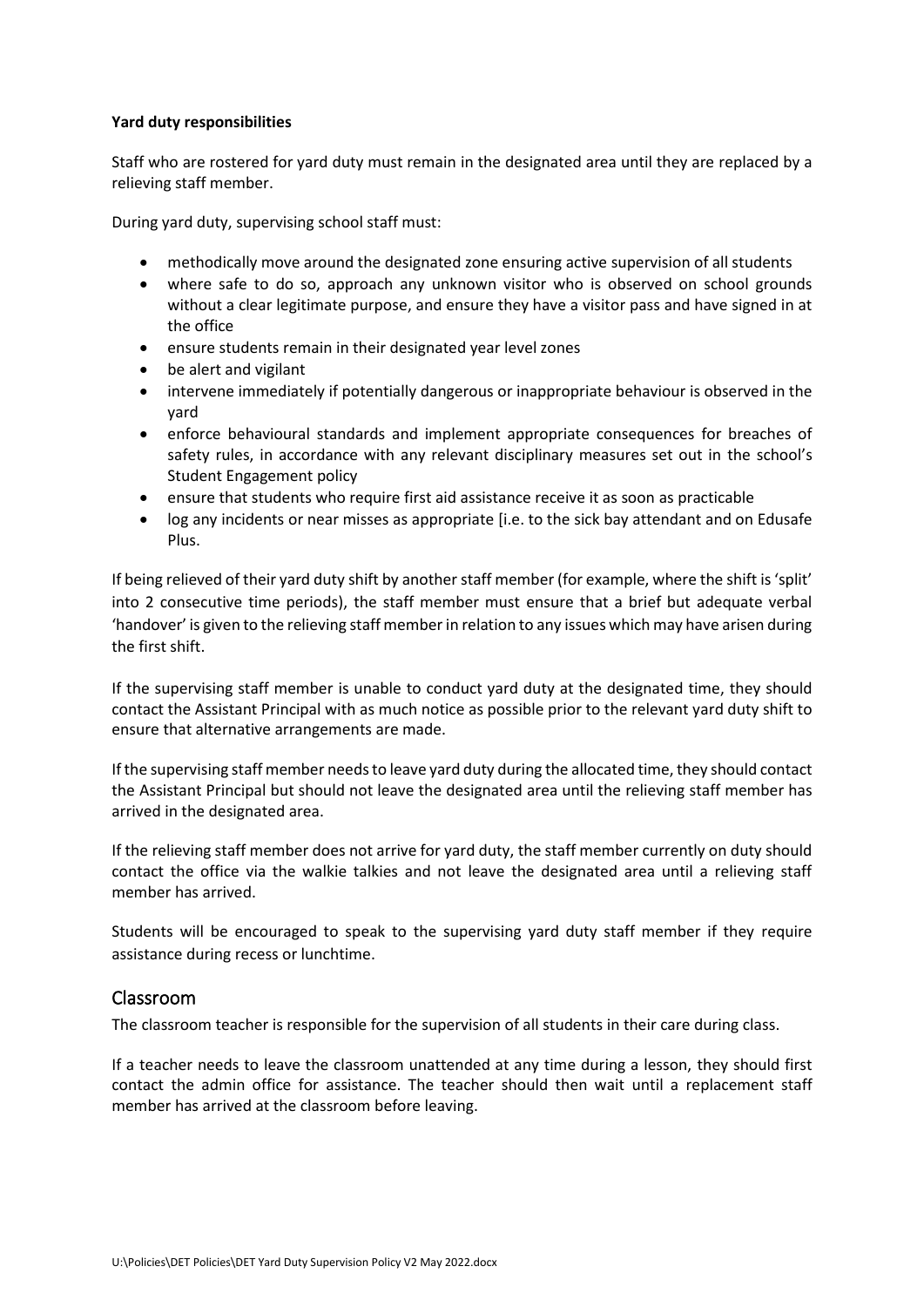## School activities, camps and excursions

The Principal and leadership team are responsible for ensuring that students are appropriately supervised during all school activities, camps and excursions, including when external providers are engaged to conduct part or all of the activity. Appropriate supervision will be planned for school activities, camps and excursions on an individual basis, depending on the activities to be undertaken and the level of potential risk involved, and will follow the supervision requirements in the Department of Education and Training [Excursions Policy.](https://www2.education.vic.gov.au/pal/excursions/policy)

### Digital devices and virtual classroom

Berwick Lodge Priamry School follows the Department's [Cybersafety and Responsible Use of](https://www2.education.vic.gov.au/pal/cybersafety/policy)  [Technologies Policy](https://www2.education.vic.gov.au/pal/cybersafety/policy) with respect to supervision of students using digital devices.

Berwick Lodge Primary School will also ensure appropriate supervision of students participating in remote and flexible learning environments while on school site. In these cases, students will be supervised in the classrooms and yard during school times.

## Students requiring additional supervision support

Sometimes students will require additional supervision, such as students with disability or other additional needs. In these cases, the Principal or delegate will ensure arrangements are made to roster additional staff as required. This may include on vard duty, in the classroom or during school activities.

#### Supervision of student in emergency operating environments

In emergency circumstances our school will follow our Emergency Management Plan, including with respect to supervision.

In the event of any mandatory period of remote or flexible learning our School will follow the operations guidance issued by the Department.

Students are expected to go in pairs when using the bathroom during class time.

# **COMMUNICATION**

This policy will be communicated to our school community in the following ways:

- Included in staff induction processes
- Discussed at staff briefings or meetings, as required
- Included in our staff handbook
- On the school website
- On Sentral
- Made available in hard copy from school administration upon request

Information for parents and students on supervision before and after school is available on our school website and parent reminders are sent at the beginning of each term in our school newsletter.

#### FURTHER INFORMATION AND RESOURCES

• the Department's Policy and Advisory Library (PAL):